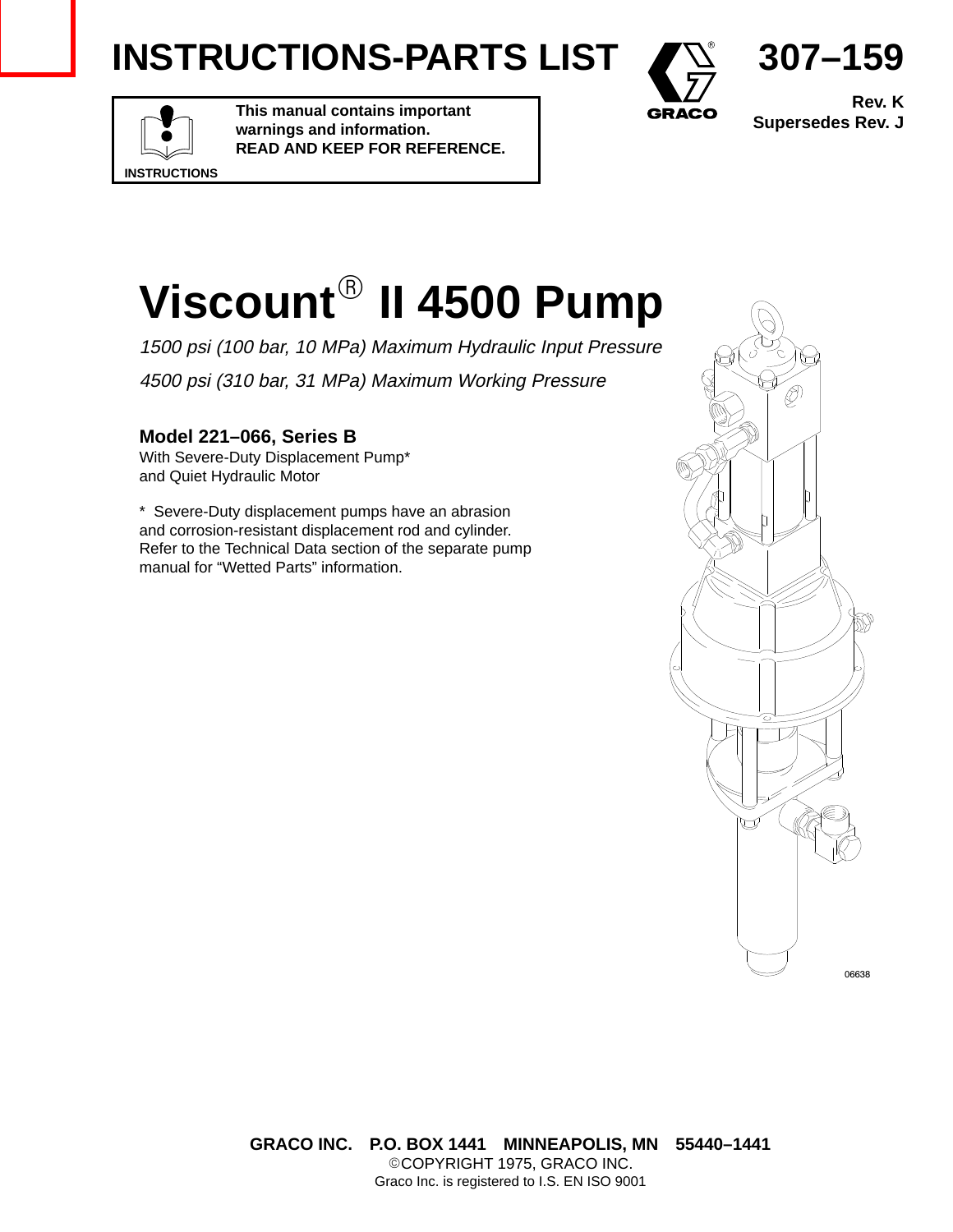## **Table of Contents**

| Performance Charts  15 |  |
|------------------------|--|
|                        |  |
|                        |  |
|                        |  |
|                        |  |

# **Symbols**

#### **Warning Symbol**

#### **WARNING** 0

This symbol alerts you to the possibility of serious injury or death if you do not follow the instructions.

#### **Caution Symbol**



This symbol alerts you to the possibility of damage to or destruction of equipment if you do not follow the instructions.

|             | A WARNING                                                                                                                                                                                                           |
|-------------|---------------------------------------------------------------------------------------------------------------------------------------------------------------------------------------------------------------------|
|             | <b>EQUIPMENT MISUSE HAZARD</b>                                                                                                                                                                                      |
| NSTRUCTIONS | Equipment misuse can cause the equipment to rupture or malfunction and result in serious injury.                                                                                                                    |
|             | This equipment is for professional use only.<br>$\bullet$                                                                                                                                                           |
|             | Read all instruction manuals, tags, and labels before operating the equipment.                                                                                                                                      |
|             | Use the equipment only for its intended purpose. If you are not sure, call your Graco distributor.                                                                                                                  |
|             | Do not alter or modify this equipment.<br>$\bullet$                                                                                                                                                                 |
|             | Check equipment daily. Repair or replace worn or damaged parts immediately.<br>$\bullet$                                                                                                                            |
|             | Do not exceed the maximum working pressure stated on the equipment or in the Technical Data<br>٠<br>for your equipment. Do not exceed the maximum working pressure of the lowest rated component<br>in your system. |
|             | Use fluids and solvents which are compatible with the equipment wetted parts. Refer to the Tech-<br>nical Data section of all equipment manuals. Read the fluid and solvent manufacturer's warnings.                |
|             | Handle hoses carefully. Do not pull on hoses to move equipment.<br>$\bullet$                                                                                                                                        |
|             | Route hoses away from traffic areas, sharp edges, moving parts, and hot surfaces. Do not expose<br>$\bullet$<br>Graco hoses to temperatures above 66°C (150°F) or below $-40^{\circ}$ C ( $-40^{\circ}$ F).         |
|             | Wear hearing protection when operating this equipment.                                                                                                                                                              |
|             | Do not move or lift pressurized equipment.                                                                                                                                                                          |
|             | Comply with all applicable local, state, and national fire, electrical, and safety regulations.                                                                                                                     |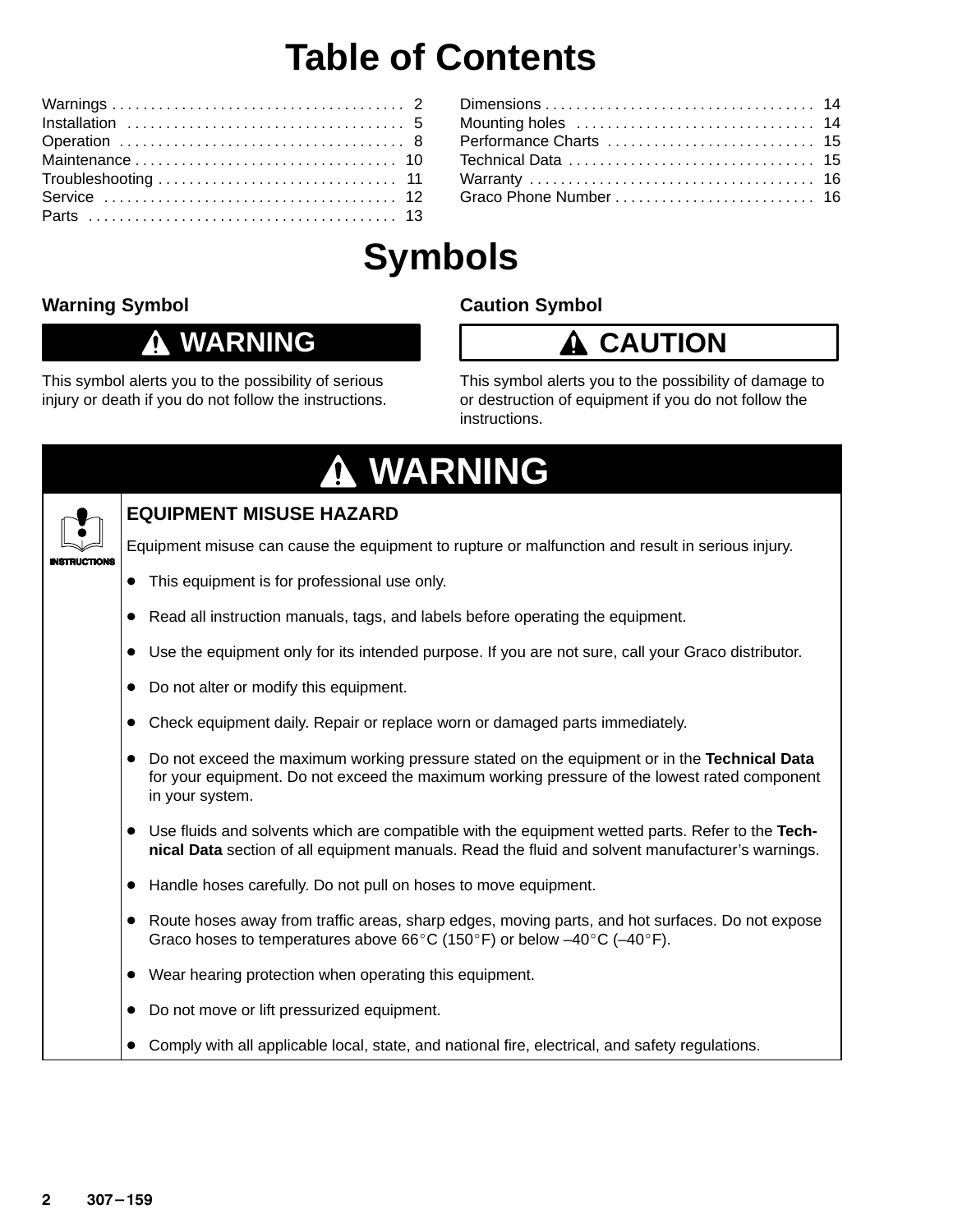# **WARNING**

| <b>INJECTION HAZARD</b>                                                                                                                                                                                                                        |
|------------------------------------------------------------------------------------------------------------------------------------------------------------------------------------------------------------------------------------------------|
| Spray from the gun/valve, leaks or ruptured components can inject fluid into your body and cause ex-<br>tremely serious injury, including the need for amputation. Fluid splashed in the eyes or on the skin can<br>also cause serious injury. |
| Fluid injected into the skin might look like just a cut, but it is a serious injury. Get immediate medi-<br>cal attention.                                                                                                                     |
| Do not point the gun/valve at anyone or at any part of the body.                                                                                                                                                                               |
| Do not put your hand or fingers over the spray tip/valve nozzle.<br>$\bullet$                                                                                                                                                                  |
| Do not stop or deflect leaks with your hand, body, glove or rag.                                                                                                                                                                               |
| Do not "blow back" fluid; this is not an air spray system.<br>$\bullet$                                                                                                                                                                        |
| Always have the tip guard and the trigger guard on the gun/valve when spraying/dispensing.                                                                                                                                                     |
| Be sure the gun/valve trigger safety operates before spraying/dispensing.<br>$\bullet$                                                                                                                                                         |
| Lock the gun/valve trigger safety when you stop spraying/dispensing.                                                                                                                                                                           |
| Follow the Pressure Relief Procedure on page 8 if the spray tip clogs and before cleaning,<br>checking or servicing the equipment.                                                                                                             |
| Tighten all fluid connections before operating the equipment.                                                                                                                                                                                  |
| Check the hoses, tubes, and couplings daily. Replace worn, damaged, or loose parts immediately.<br>$\bullet$<br>Permanently coupled hoses cannot be repaired; replace the entire hose.                                                         |
| <b>MOVING PARTS HAZARD</b>                                                                                                                                                                                                                     |
| Moving parts can pinch or amputate your fingers.                                                                                                                                                                                               |
| Keep clear of all moving parts when starting or operating the pump.                                                                                                                                                                            |
| Before checking or servicing the equipment, follow the Pressure Relief Procedure on page 8 to<br>prevent the equipment from starting unexpectedly.                                                                                             |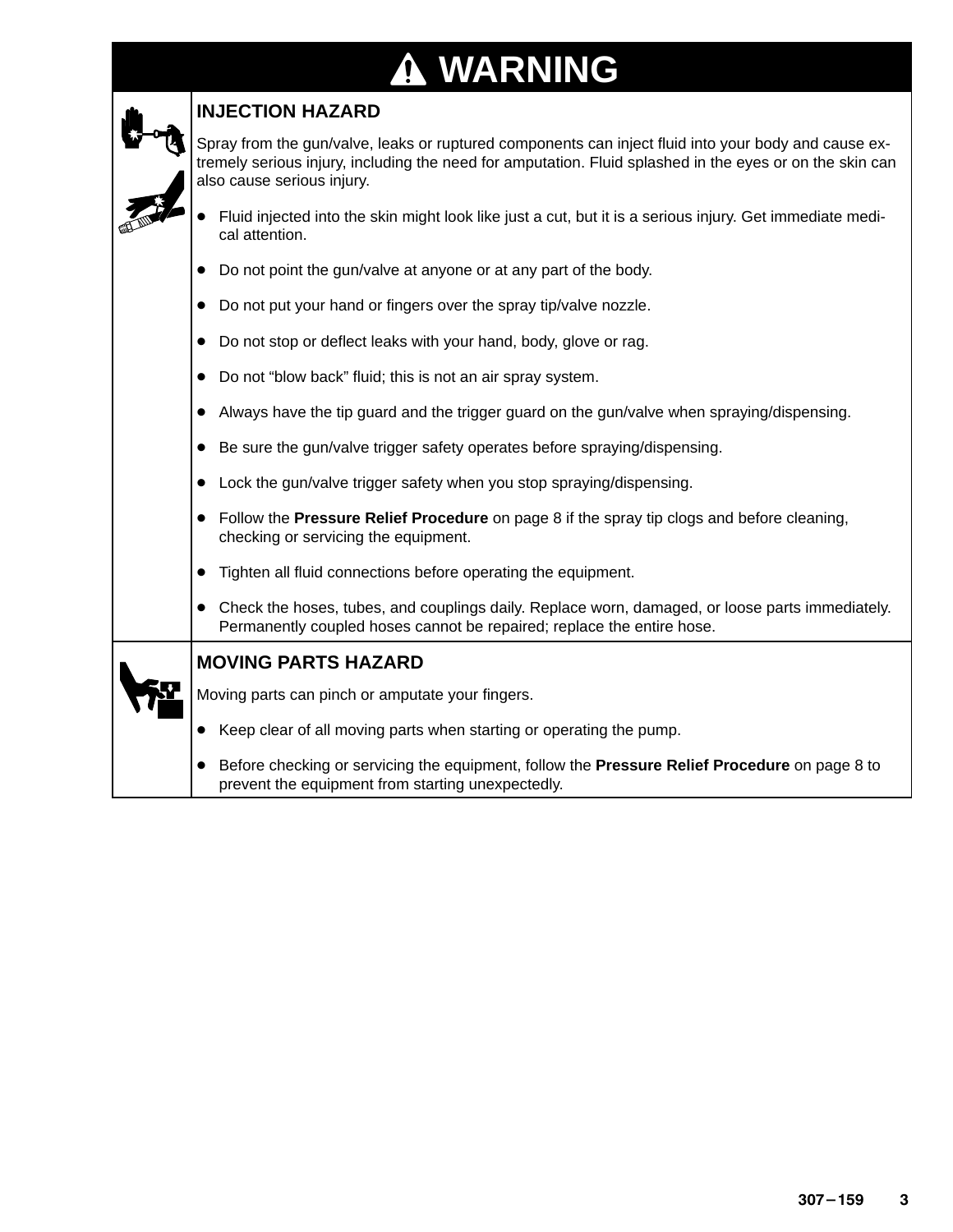# **WARNING**

| <b>FIRE AND EXPLOSION HAZARD</b>                                                                                                                                                                          |
|-----------------------------------------------------------------------------------------------------------------------------------------------------------------------------------------------------------|
| Improper grounding, poor ventilation, open flames or sparks can cause a hazardous condition and re-<br>sult in a fire or explosion and serious injury.                                                    |
| • Ground the equipment and the object being sprayed. Refer to Grounding on page 5.                                                                                                                        |
| If there is any static sparking or you feel an electric shock while using this equipment, stop spray-<br>ing/dispensing immediately. Do not use the equipment until you identify and correct the problem. |
| Provide fresh air ventilation to avoid the buildup of flammable fumes from solvents or the fluid<br>$\bullet$<br>being sprayed/dispensed.                                                                 |
| Keep the spray/dispense area free of debris, including solvent, rags, and gasoline.<br>$\bullet$                                                                                                          |
| Before operating this equipment, electrically disconnect all equipment in the spray/dispense area.<br>$\bullet$                                                                                           |
| Before operating this equipment, extinguish all open flames or pilot lights in the spray/dispense<br>$\bullet$<br>area.                                                                                   |
| Do not smoke in the spray/dispense area.<br>$\bullet$                                                                                                                                                     |
| Do not turn on or off any light switch in the spray/dispense area while spraying/dispensing or while<br>$\bullet$<br>operating if fumes are present.                                                      |
| Do not operate a gasoline engine in the spray/dispense area.                                                                                                                                              |
| <b>TOXIC FLUID HAZARD</b>                                                                                                                                                                                 |
| Hazardous fluid or toxic fumes can cause serious injury or death if splashed in the eyes or on the skin,<br>inhaled, or swallowed.                                                                        |
| Know the specific hazards of the fluid you are using.<br>$\bullet$                                                                                                                                        |
| Store hazardous fluid in an approved container. Dispose of hazardous fluid according to all local,<br>$\bullet$<br>state and national guidelines.                                                         |
| Always wear protective eyewear, gloves, clothing and respirator as recommended by the fluid and<br>solvent manufacturer.                                                                                  |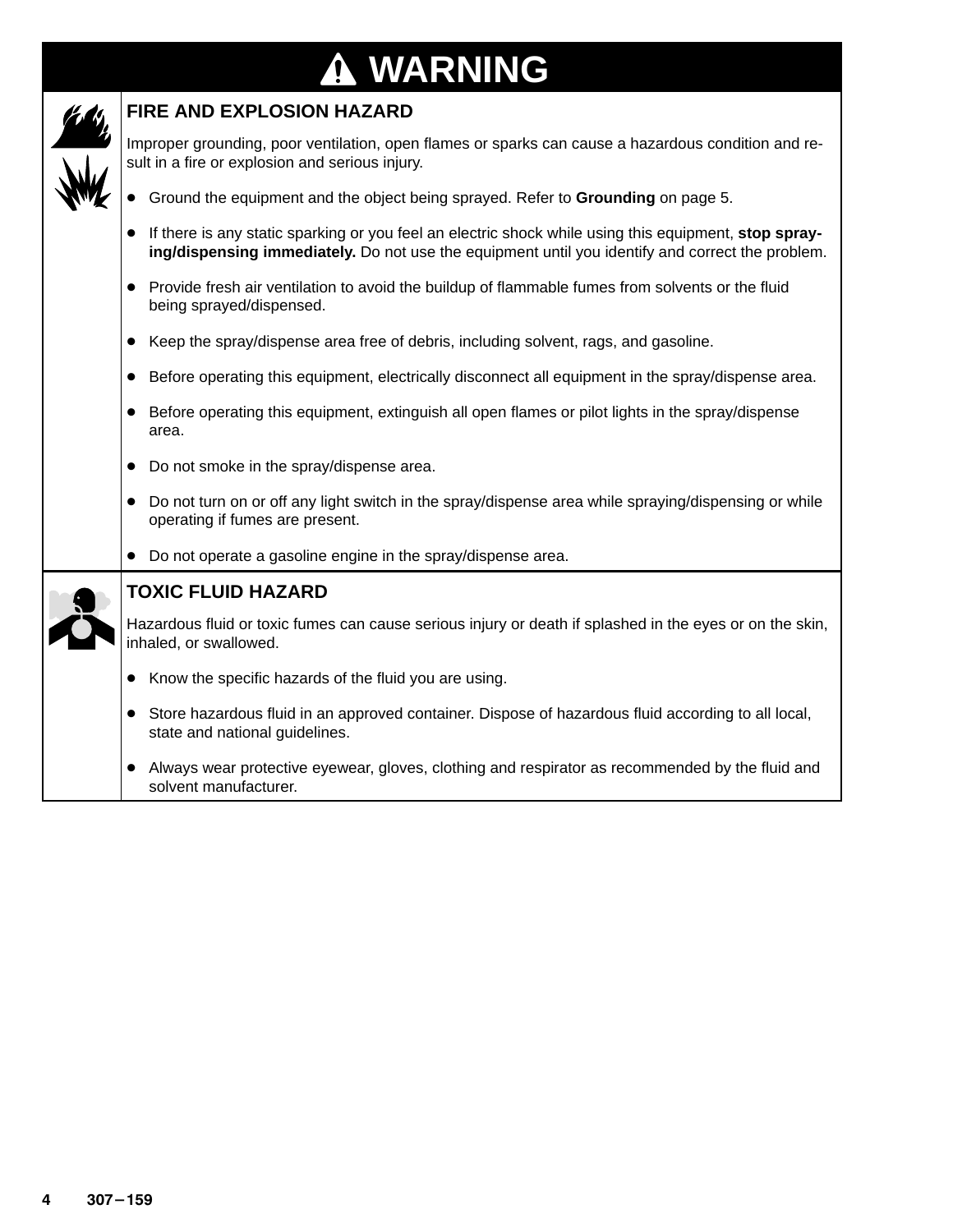# **Installation**

#### **General Information**

**NOTE:** Reference numbers and letters in parentheses in the text refer to the callouts in the figures and the parts drawing.

**NOTE:** Always use Genuine Graco Parts and Accessories, available from your Graco distributor.

#### **Grounding**

### **WARNING**



**FIRE AND EXPLOSION HAZARD** Before operating the pump, ground the system as explained below. Also read the section **FIRE OR EXPLOSION HAZ-ARD** on page 4.

- 1. Pump: use a ground wire and clamp as shown in Fig. 1. Loosen the grounding lug locknut (W) and washer  $(X)$ . Insert one end of a 12 ga  $(1.5 \text{ mm}^2)$ minimum ground wire (Y) into the slot in lug (Z) and tighten the locknut securely. Connect the other end of the wire to a true earth ground. Order part number 222–011 Grounding Clamp and Wire.
- 2. Fluid and hydraulic hoses: use only grounded hoses with a maximum of 500 ft (150 m) combined hose length to ensure grounding continuity.
- 3. Hydraulic Power Supply: according to manufacturer's recommendations.
- 4. Spray gun: ground through connection to a properly grounded fluid hose and sprayer.
- 5. Object being sprayed: follow your local code.
- 6. Fluid supply container: follow your local code.
- 7. Solvent pails used when flushing: follow your local code. Use only metal pails, which are conductive, placed on a grounded surface. Do not place the pail on a nonconductive surface, such as paper or cardboard, which interrupts the grounding continuity.
- 8. <sup>T</sup>o maintain grounding continuity when flushing or relieving pressure, hold a metal part of the spray gun firmly to the side of a grounded *metal* pail, then trigger the gun.

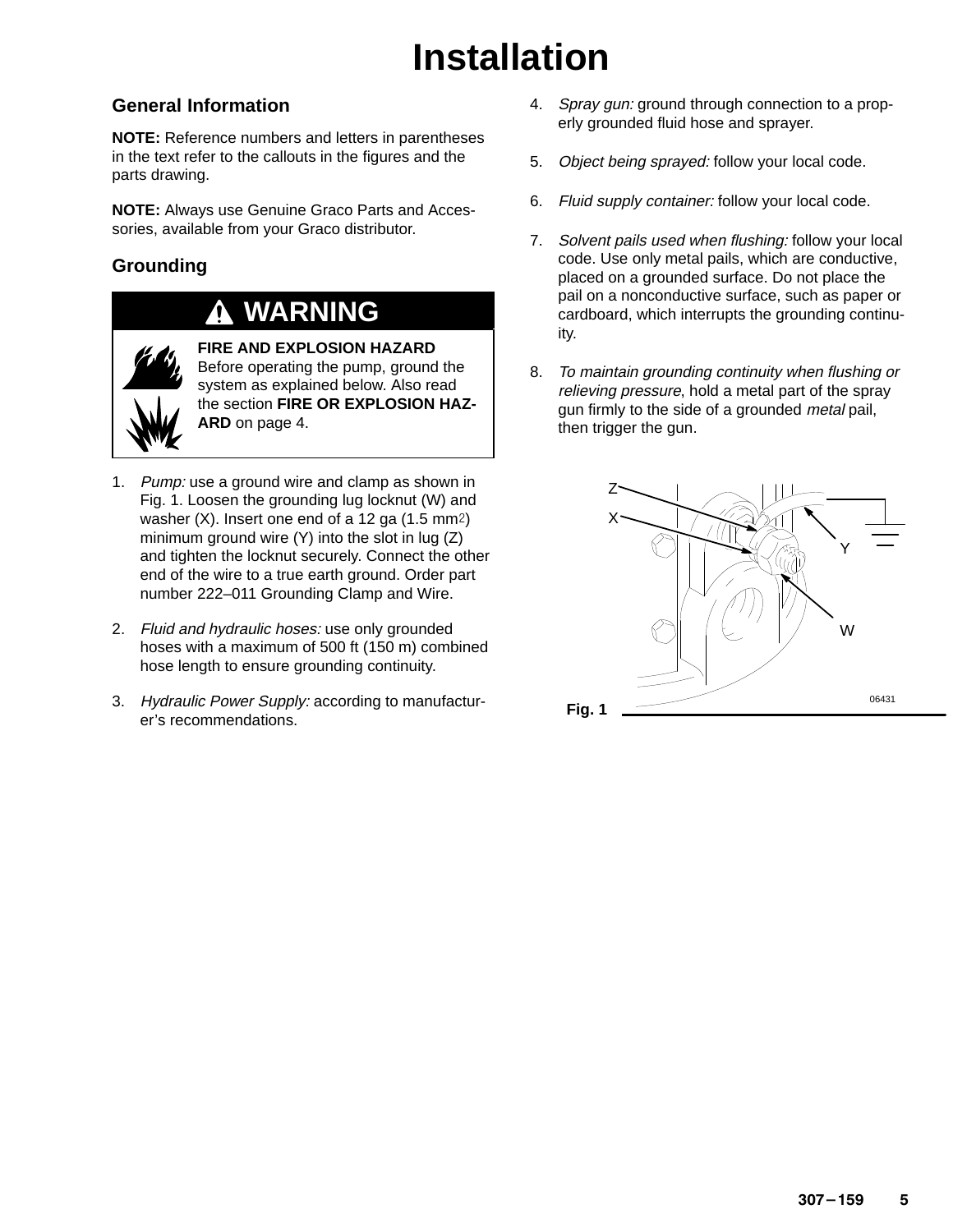# **Installation**



**Fig. 2**

Mount the pump to suit the type of installation planned. Pump dimensions and mounting hole layout are shown on page 14.

### **A** CAUTION

It is very important to keep the hydraulic supply system clean at all times. Be sure that all hydraulic fluid lines are absolutely clean. Blow out the lines with air and flush thoroughly with solvent before connecting to the hydraulic motor to avoid introducing harmful contaminants into the motor.

#### **Filters**

Be sure that your hydraulic power supply is equipped with a suction filter to the hydraulic pump and a system return line filter of 10 micron size.

Carefully follow the manufacturer's recommendations on reservoir and filter cleaning, and periodic changes of hydraulic fluid. Use only Graco-approved hydraulic oil.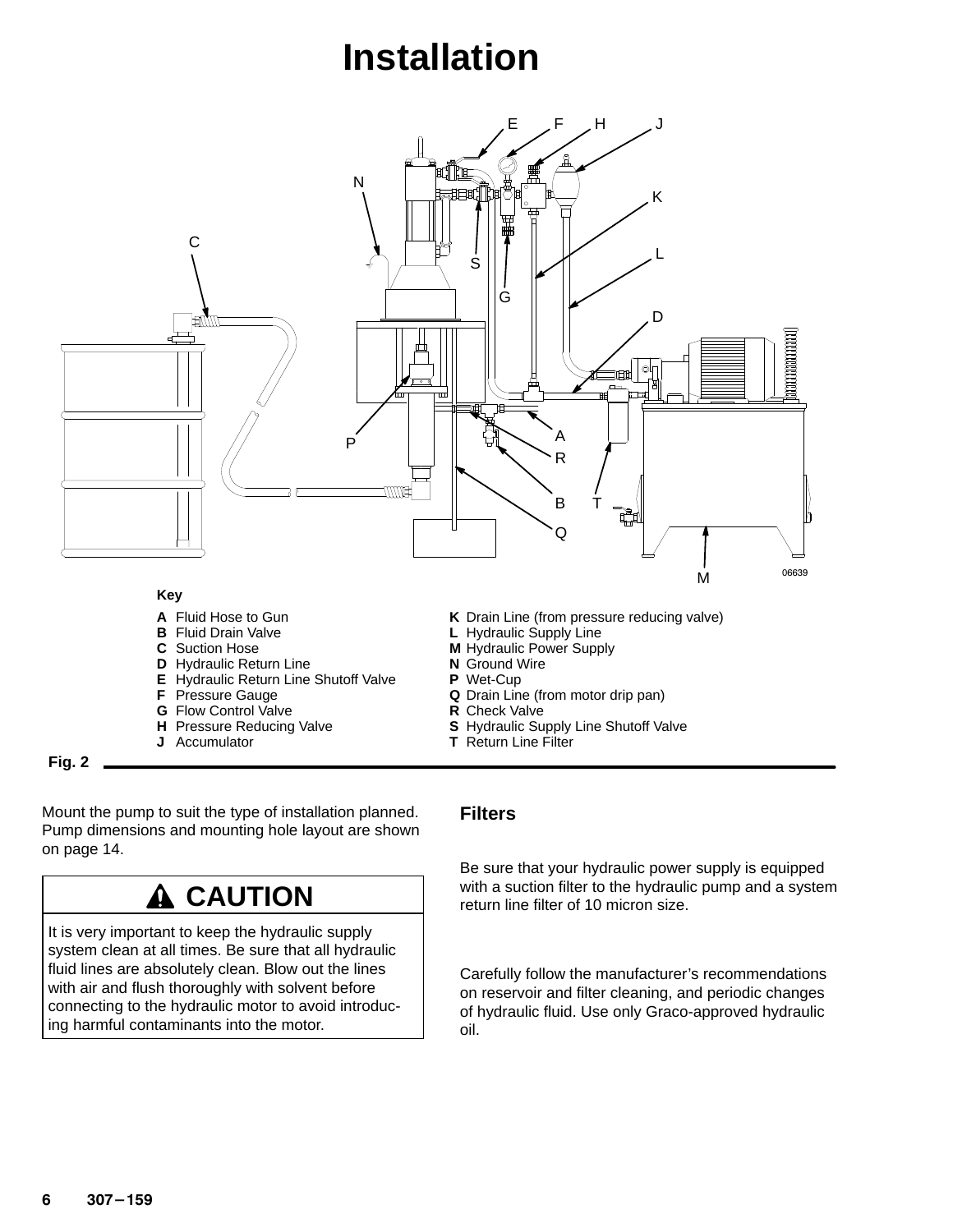# **Installation**

#### **Hydraulic Lines**

The motor has a 3/4 npt(f) hydraulic oil supply fitting, and a 1" npt(f) hydraulic oil return fitting. Usa a minimum 1/2 in. ID hydraulic supply line and a minimum 7/8 in. ID, return line.

On the hydraulic supply side (C), install the following accessories shown in Fig. 2, using adapters as necessary.

- **A shutoff valve (E)** isolates the pump for service.
- **A fluid pressure gauge (F)** to monitor hydraulic oil pressure to the motor and to avoid overpressurizing the motor or displacement pump, and **a pressureand temperature-compensated flow control valve (G)** to prevent the motor from running too fast and possibly damaging itself.
- $\bullet$  **A pressure reducing valve (H), with a drain line (K)** running directly to the hydraulic return line (D).
- **An accumulator (J)** to reduce the hammering effect caused by the motor reversing direction.
- **A shutoff valve (E)** isolates the pump for service.

### **A CAUTION**

Do not exceed 10 gpm (37.8 liter/minute) volume to avoid pump stalling.

#### **Operating Temperature**

Keep the hydraulic oil temperature below  $130^{\circ}$  F (54° C) for maximum pump performance.

#### **Drip Pan**

The hydraulic motor is equipped with a drip pan to collect any leakage that might occur. Connect a 1/4 in. ID drain hose (Q) to the barbed hose fitting on the drip pan.

#### **Drain Valve**

Install a high pressure fluid drain valve (B) near the pump outlet to relieve fluid pressure in the displacement pump and hose during shutdown. See Fig. 2.

### **WARNING**

The fluid drain valve (B) is required in your system to help reduce the risk of serious injury, including fluid injection and splashing in the eyes or on the skin if you are adjusting or repairing any part of the system. Triggering the gun to relieve pressure may not be sufficient.

#### **Fluid Lines**

Connect a grounded fluid supply line to the 1 in. npt fluid outlet on the displacement pump.

Attach a suction nose to the 1–1/2 in. npt pump fluid intake.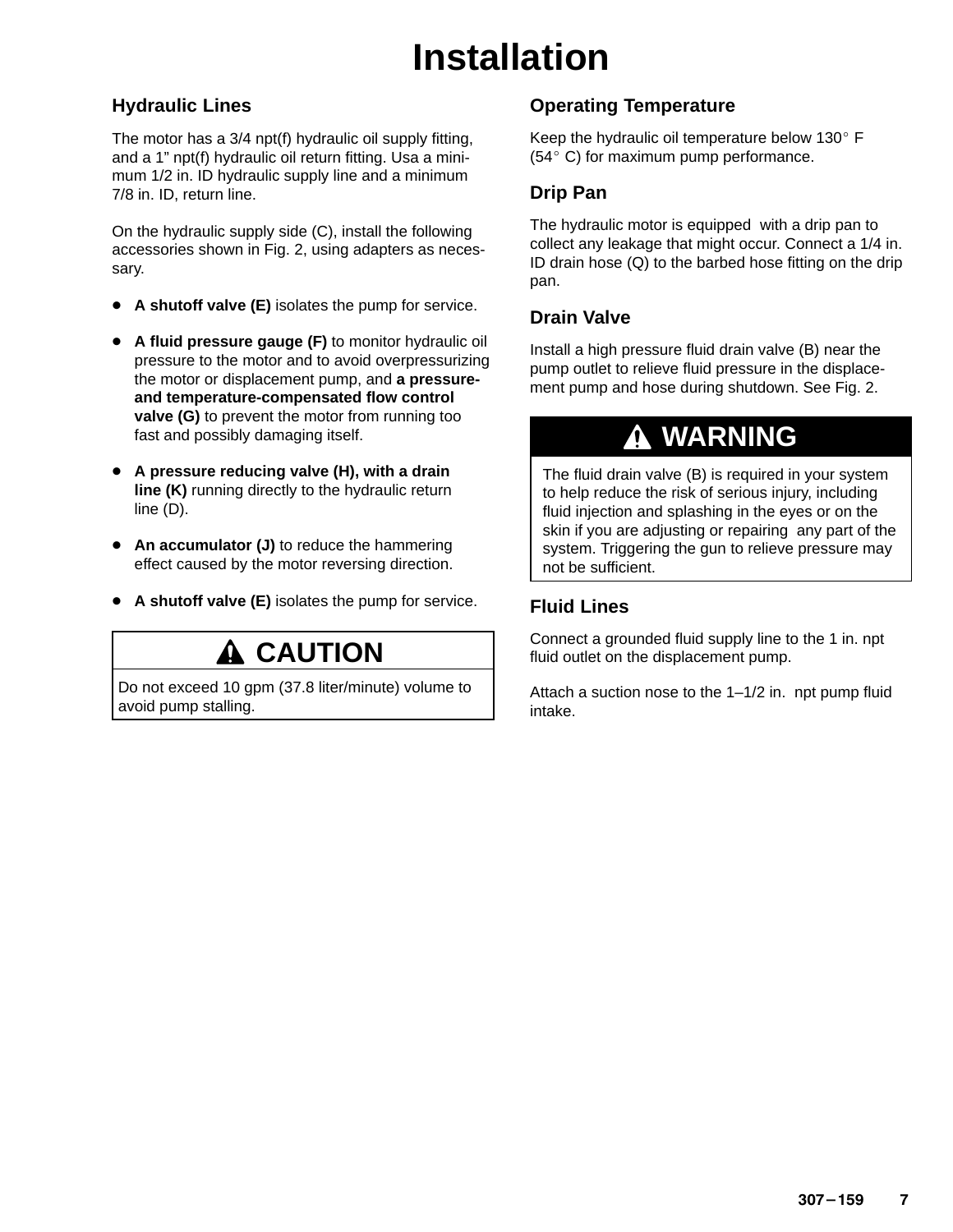# **Operation**

#### **Pressure Relief Procedure**

### **WARNING**

#### **INJECTION HAZARD**

Fluid under high pressure can be injected through the skin and cause serious injury. To reduce the risk of an injury

from injection, splashing fluid, or moving parts, follow the **Pressure Relief Procedure** whenever you:

- are instructed to relieve the pressure,
- $\bullet$ stop spraying/dispensing,
- $\bullet$ check or service any of the system equipment,
- $\bullet$ or install or clean the spray tips/nozzles.
- 1. Lock the spray gun or dispensing valve trigger safety latch and any other equipment safety latches.
- 2. Shut off the power supply to the hydraulic motor.
- 3. Unlock the gun/valve trigger safety, and trigger the gun into a grounded metal waste container, holding a metal part of the gun firmly to the side of the container until pressure is relieved.
- 4. Lock the trigger safety.
- 5. Open all system drain valves, having a container ready to catch the drainage.

If you suspect that the spray tip or hose is completely clogged, or that pressure has not been fully relieved after following the steps above, **very slowly** loosen the tip guard retaining nut or hose end coupling and relieve pressure gradually, then loosen completely. Now clear the tip or hose.

#### **Hydraulic Fluid**

Check the hydraulic fluid level, and add fluid as necessary to the fill lines before each use.

#### **Wet-Cup**

If the pump is not immersed, fill the displacement pump wet-cup (P) 1/3 full of Graco Throat Seal Liquid (TSL) or compatible solvent to prevent fluid from drying on the displacement rod and damaging the pump packings. See Fig. 2.

#### **Flushing**

Flush the pump before using it for the first time to remove the light oil which was left in after factory testing to protect the pump from corrosion. Be sure the solvent used is compatible with the fluid to be sprayed and the pump wetted parts shown (see manual 307–728). Flush until clean solvent comes from the gun, or in a circulating system, flush long enough to clean the entire system.

### **WARNING**

Be sure the entire system and flushing pails are properly grounded before flushing. Always use the lowest possible fluid pressure, and maintain firm metal to metal contact between the gun and pail to reduce the risk of static sparking and splashing. See page 5.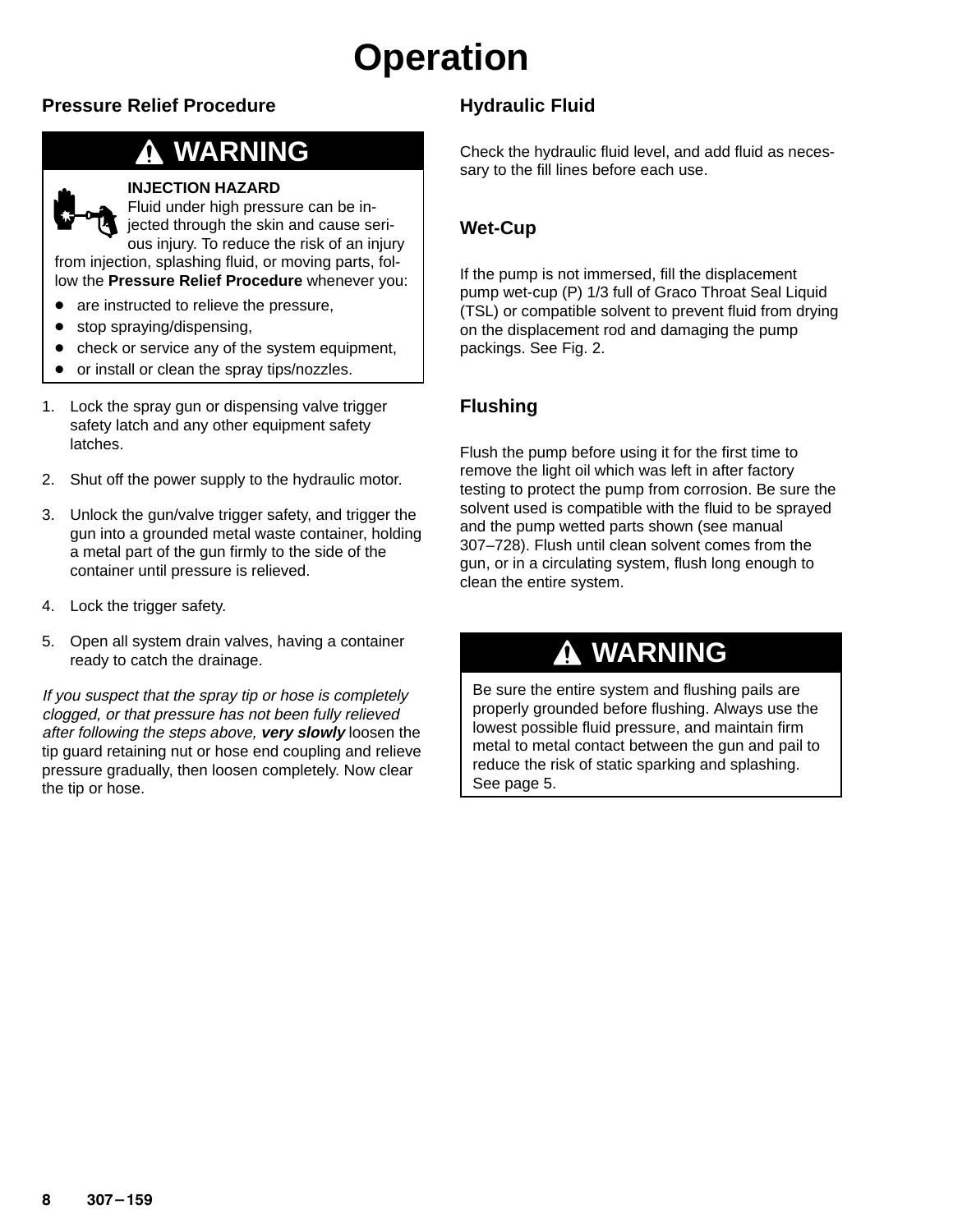# **Operation**

### **WARNING**

#### **COMPONENT RUPTURE HAZARD**

To reduce the risk of overpressurizing your system, which could cause component rupture and serious injury, never exceed the specified Maximum Incoming Air Pres-

sure to the pump (see the **Technical Data** on page 15).

To prevent overpressurizing the hydraulic motor or its seals, always shut off the supply line valve (S) first, then shut off the return line valve (E).

#### **Pump Operation**

**All The Manufacturer** 

To operate the pump, turn on the hydraulic power supply. Open the return line shutoff valve first, then slowly open the hydraulic supply shutoff valve. Use the lowest possible pressure to obtain the desired results. Higher pressures will increase tip wear and pump wear.

In a direct supply system, the pump will start when the gun or valve is opened, and stall when it is closed. In a circulating system, the pump will operate continuously until the hydraulic power supply is turned off.

### **WARNING**

To reduce the risk of overpressurizing the pump, which can cause a rupture, fire or explosion and result in serious injury including fluid injection, always follow these precautions.

Never exceed 1500 psi (100 bar, 10 MPa), or 3.3 gpm (12.5 liter/min) hydraulic input to the motor.

Never exceed 4500 psi (310 bar, 3.1 MPa) maximum pump outlet pressure.

### **A** CAUTION

Do not allow the hydraulic oil temperature to exceed 130 $\degree$  F (54 $\degree$  C). The pump seals will wear faster and leakage may occur if the pump is operated at higher oil temperatures.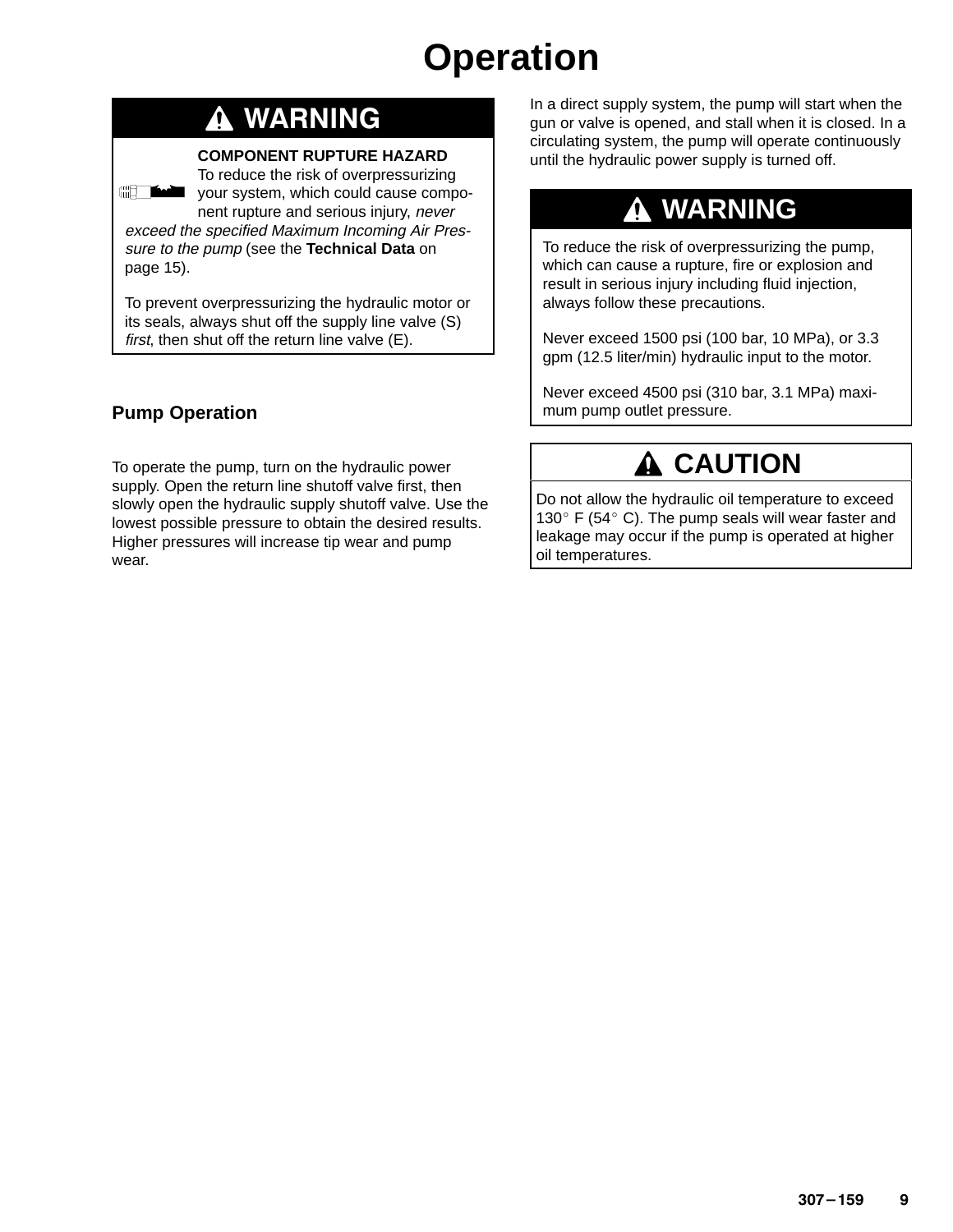### **Maintenance**

### **WARNING**

To reduce the risk of serious injury whenever you are instructed to relieve pressure, always follow the **Pressure Relief Procedure** on page 8.

Keep the wet-cup (P) 1/3 filled with Graco Throat Seal Liquid (TSL)

Check the tightness of the packing nut weekly. Before adjusting, **relieve the pressure**. The packing nut should be tight enough to stop leakage, but no tighter. Overtightening will compress and damage the packings and result in pump leaking. Place a pin in one of the holes of the packing nut to adjust it.

Carefully monitor the fluid supply. If the pump empties the supply container, air will be drawn into the pump, causing it to run too fast and to be damaged. If the pump runs too fast, shut it off immediately. Fill the supply container and prime the pump and hoses to remove all air, or flush the pump and hoses with a compatible solvent and leave it filled with an oil-base solvent or mineral spirits.

Always flush the pump before the fluid can dry in it. Always stop the pump at the bottom of its stroke to prevent the fluid from drying on the displacement rod.

#### **Corrosion Protection for Carbon Steel**

### **WARNING**

To reduce the risk of serious injury whenever you are instructed to relieve pressure, always follow the **Pressure Relief Procedure** on page 8.

### **A CAUTION**

Water, or even moist air, can cause your pump to corrode. To help prevent corrosion, never leave the pump filled with water or air. After normal flushing, flush the pump again with mineral spirits or oil-based solvent, **relieve the pressure**, and leave the mineral spirits in the pump.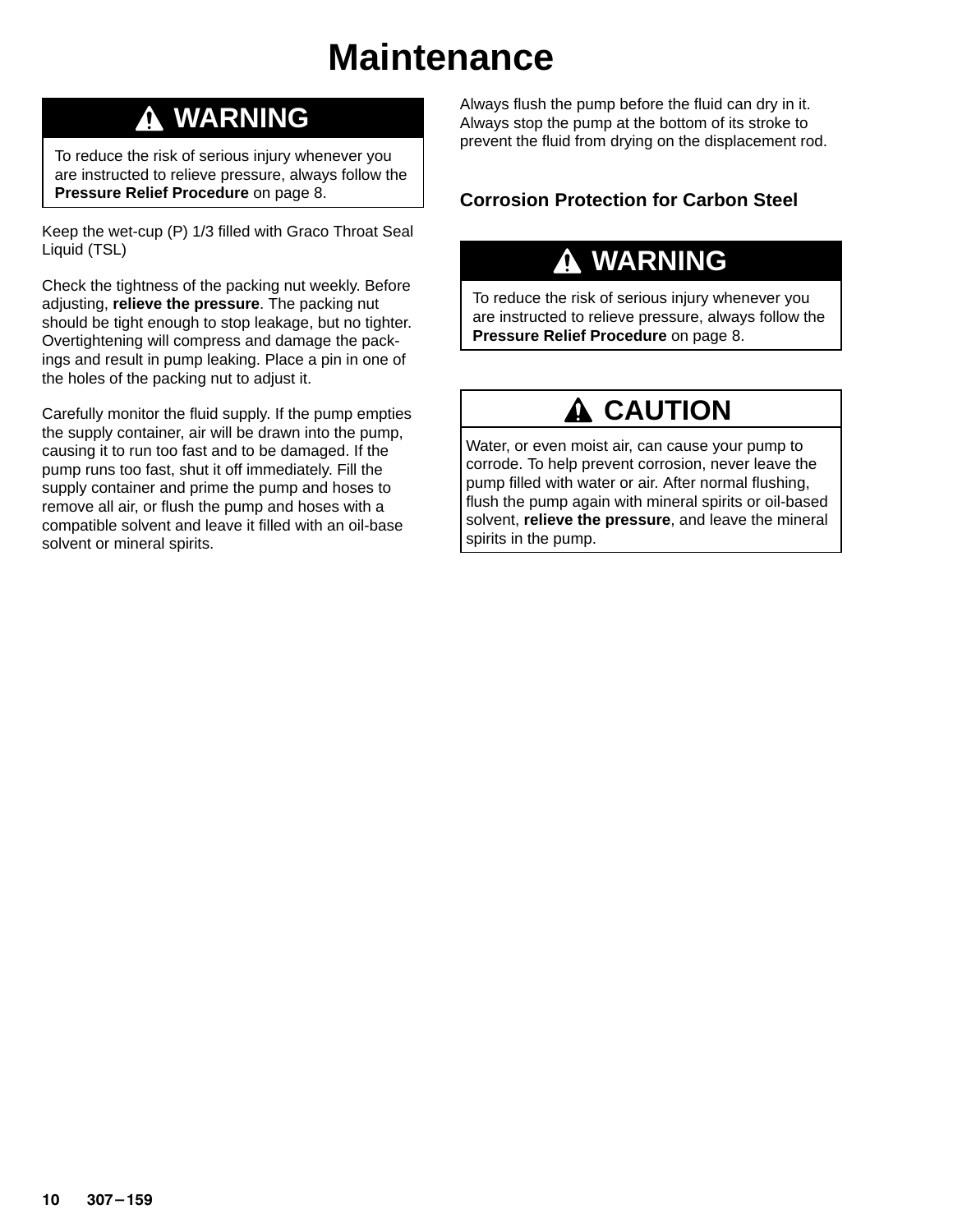# **Troubleshooting**

#### **WARNING** Δ

To reduce the risk of serious injury whenever you are instructed to relieve pressure, always follow the **Pressure Relief Procedure** on page 8.

Before servicing this equipment, always make sure to **relieve the pressure.**

**NOTE:** Check all possible problems and solutions before disassembling the pump.

| Problem                                          | Cause                                                              | <b>Solution</b>                                              |  |
|--------------------------------------------------|--------------------------------------------------------------------|--------------------------------------------------------------|--|
| Pump operates, but output low on<br>both strokes | Restricted lines or inadequate hy-<br>draulic supply               | Clear lines; increase hydraulic supply.<br>Open flow control |  |
|                                                  | Insufficient hydraulic pressure;<br>Closed or clogged valves, etc. | Open; clean.                                                 |  |
|                                                  | Exhausted fluid supply                                             | Refill & reprime, or flush*                                  |  |
|                                                  | Clogged fluid line, valves, etc.                                   | Clear**                                                      |  |
|                                                  | Packing nut too tight                                              | Loosen                                                       |  |
|                                                  | Loose packing nut or worn packings                                 | Tighten; replace. See manual<br>$307 - 728$                  |  |
| Pump operates, but output low on<br>down stroke  | Held open or worn intake valve                                     | Clear, service. See manual 307-728                           |  |
| Pump operates, but output low on<br>up stroke    | Held open or worn piston or packings                               | Clear; service. See manual 307-728                           |  |
| Erratic pump operation                           | Exhausted fluid supply                                             | Refill and reprime, or flush*                                |  |
|                                                  | Held open or worn intake valve or<br>piston packings               | Clear; service. See manual 307-728                           |  |
|                                                  | Excessive hydraulic fluid supply vol-<br>ume                       | Lower                                                        |  |
| Pump fails to operate                            | Restricted lines or inadequate hy-<br>draulic supply               | Clear; increase                                              |  |
|                                                  | Insufficient hydraulic pressure; closed<br>or clogged valves, etc. | Open, clean                                                  |  |
|                                                  | Exhausted fluid supply                                             | Refill and reprime, or flush*                                |  |
|                                                  | Clogged fluid line, valves, etc.                                   | Clear**                                                      |  |
|                                                  | Damaged hydraulic motor                                            | Service. See manual 307-158                                  |  |
|                                                  | Dried fluid seizure of displacement<br>rod                         | Service***                                                   |  |

 \* Stop the pump immediately if it is running too fast; check the fluid supply. If empty, refill and reprime the pump being sure to eliminate all air from the system, or flush the pump and store it with an oil-based solvent, such as mineral spirits, to prevent corrosion.

\*\* Relieve the pressure, and then disconnect the fluid line. If the pump starts when the hydraulic power is restored, line, etc. is clogged.

\*\*\* Always stop the pump at the bottom of its stroke, and keep the packing nut/wet-cup 1/3 full of TSL to help prevent displacement rod seizure.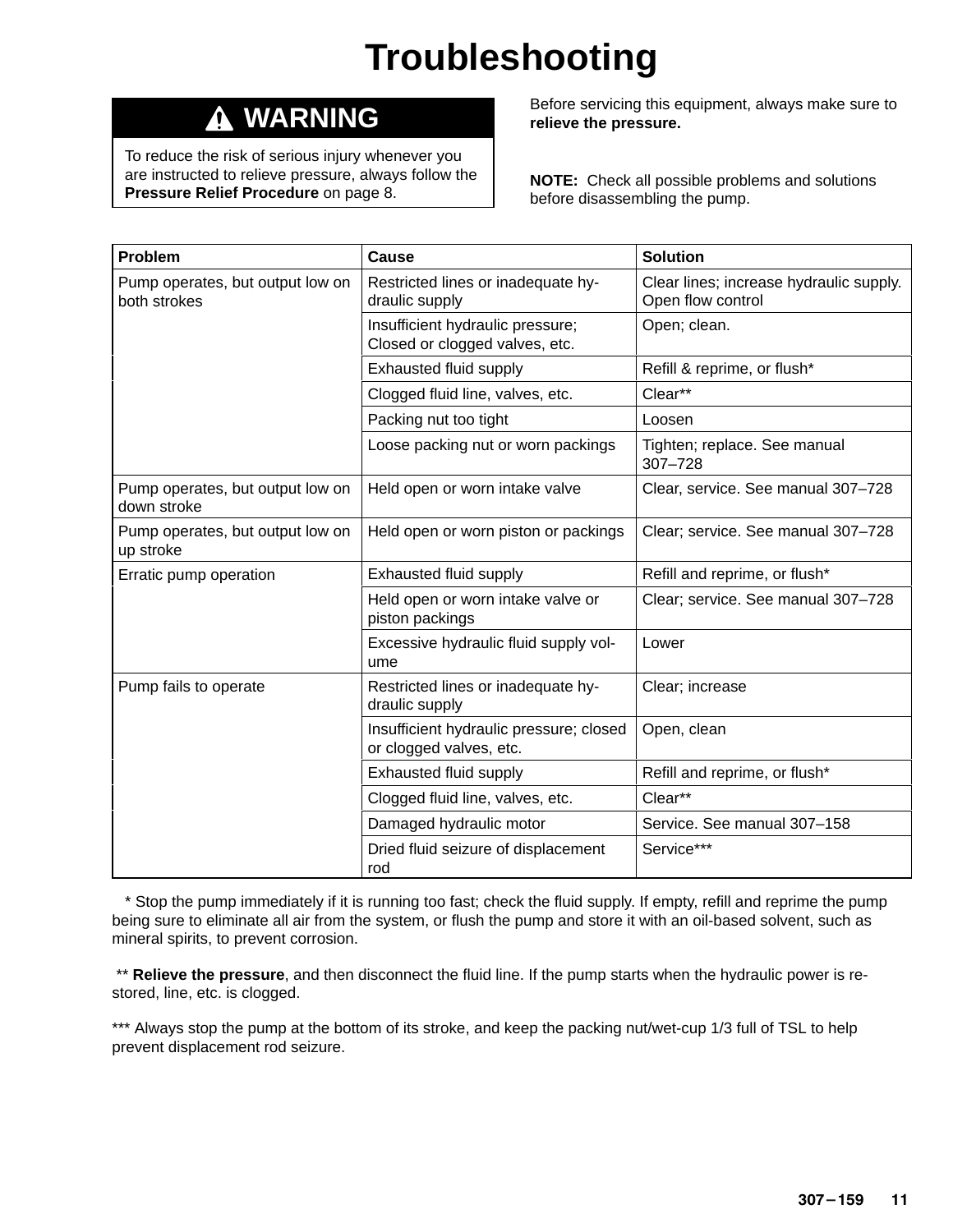## **Service**

#### **Disconnecting the Hydraulic Motor**

### **WARNING**

To reduce the risk of serious injury whenever you are instructed to relieve pressure, always follow the **Pressure Relief Procedure** on page 8.

#### **Relieve the pressure**.

Close the hydraulic supply line shutoff valve first, and then the return line shutoff valve. Disconnect the hydraulic supply, return, and drain lines from the motor.

Remove the cotter pin (1) and unscrew the connecting rod coupling nut (7). See the Parts Drawing on page 13.

Remove the tie rod lock nuts (3), then unscrew the tie rods (6) from the hydraulic motor base. See the parts drawing on page 13.

See separate instruction manual 307–158 for hydraulic motor service instructions, and 307–728 for the displacement pump.

When reconnecting the motor to the displacement pump, be sure the pump outlet is 90° counterclockwise (looking at the top of the motor) from the motor inlet and outlet. Refer to the illustration on the front cover. Use locking compound and tighten the tie rods (6) securely into the hydraulic motor base. torquing the 40–50 ft-lb (54–68 N•m). Torque the tie rod locknuts  $(3)$  to 40-50 ft-lb  $(54-68 \text{ N} \cdot \text{m})$ .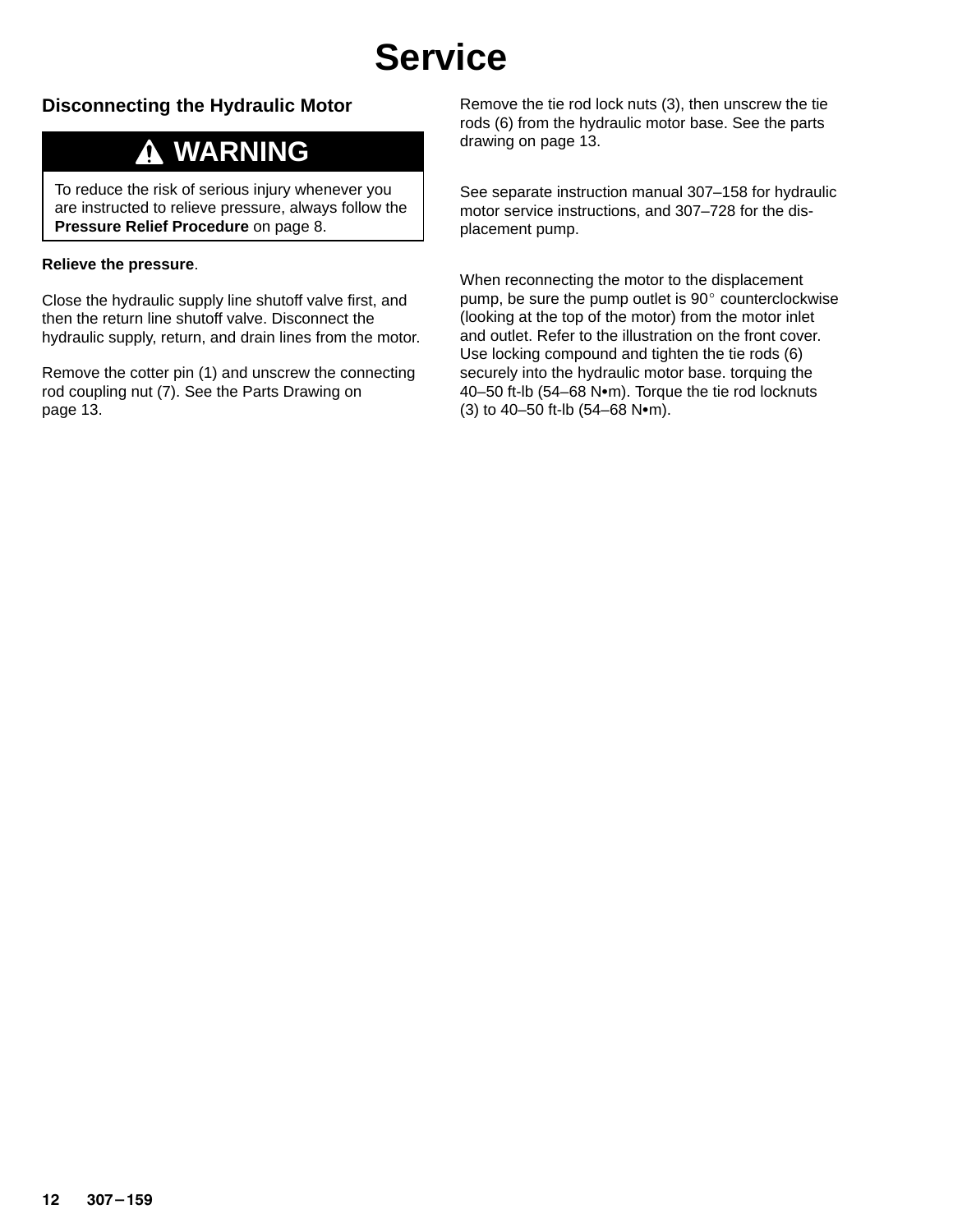### **Parts**

 $\overline{1}\overline{\!\!\:\!\!\!\perp}$  Torque to 40–50 ft-lb (54–68 N $\bullet$ m)



| Ref.<br>No.    | Part No.    | <b>Description</b>              | Qty. |
|----------------|-------------|---------------------------------|------|
|                |             |                                 |      |
| 1              | 100-103     | PIN, cotter; 0.125" (3.18 mm) x |      |
|                |             | 1.50" (38.1 mm); steel          | 2    |
| 3              | $101 - 712$ | NUT, lock; 5/8-11               | 3    |
| 4              | 101-936     | NUT, hex jam; 3/4-10            | 1    |
| 5              | 158-674     | O-RING; nitrile rubber          | 1    |
| 6              | 167-911     | ROD, tie                        | 3    |
| $\overline{7}$ | 168-210     | NUT, coupling                   | 1    |
| 8              | 168-211     | COUPLING, connecting rod        | 1    |
| 9              | 168–212     | ROD, connecting                 | 1    |
| 11             | $217 - 527$ | <b>DISPLACEMENT PUMP</b>        |      |
|                |             | See manual 307-728 for parts    | 1    |
| 34             | $221 - 168$ | <b>HYDRAULIC MOTOR</b>          |      |
|                |             | See manual 307-158 for parts    | 1    |
| 35             | 158-586     | <b>BUSHING, pipe</b>            | 1    |
| 36             | 203-916     | CHECK VALVE ASSEMBLY            |      |
|                |             | Includes items 37-42            | 1    |
| 37             | 203-921     | . SEAT                          | 1    |
| $38*$          | $101 - 454$ | . BALL, steel; 5/8" dia.        | 1    |
| 39             | 151-220     | . SPRING, compression           | 1    |
| 40             | 160–494     | . HOUSING                       | 1    |
| 41             | 160–516     | . O-RING; Viton $^{\circledR}$  | 1    |
| 42             | 162-289     | . PLUG                          | 1    |
|                |             |                                 |      |

\*Recommended Tool Box spare parts. Keep these spare parts on hand to reduce down time.

Viton $^{\circledR}$  is a registered trademark of the DuPont Company.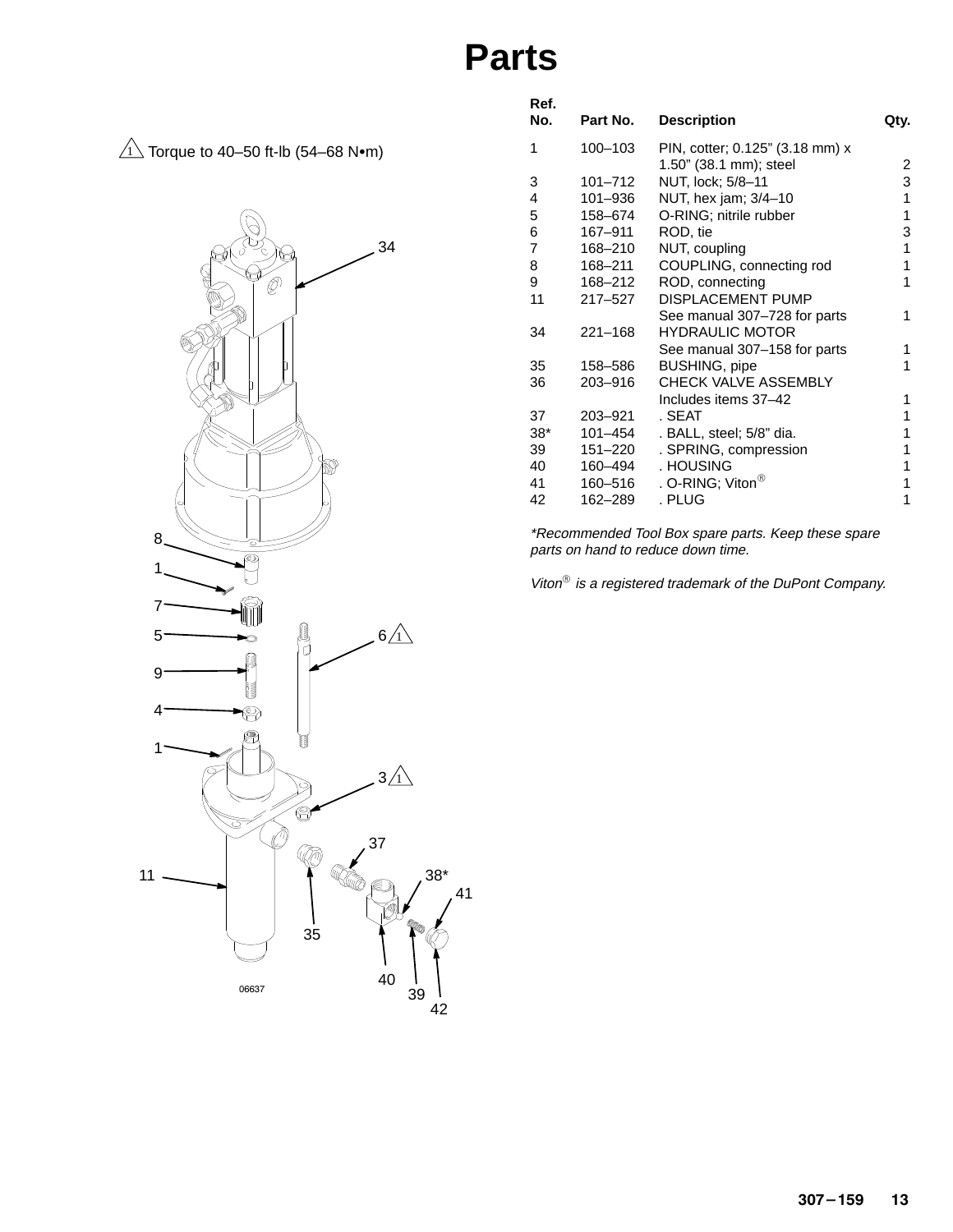# **Dimensions**

# **Mounting Hole Layout**



### **Accessories**

#### **HYDRAULIC FLUID, Graco-Approved**

**207–428** 1 gallon (3.8 liter) **169–236** 5 gallons (19 liters)

#### **POLYETHYLENE TUBE 054–106**

0.25 in. (6.4 mm) ID; 0.375 in. (9.5 mm) OD. Connect to barbed hose fitting on hydraulic motor drip pan. Order desired length.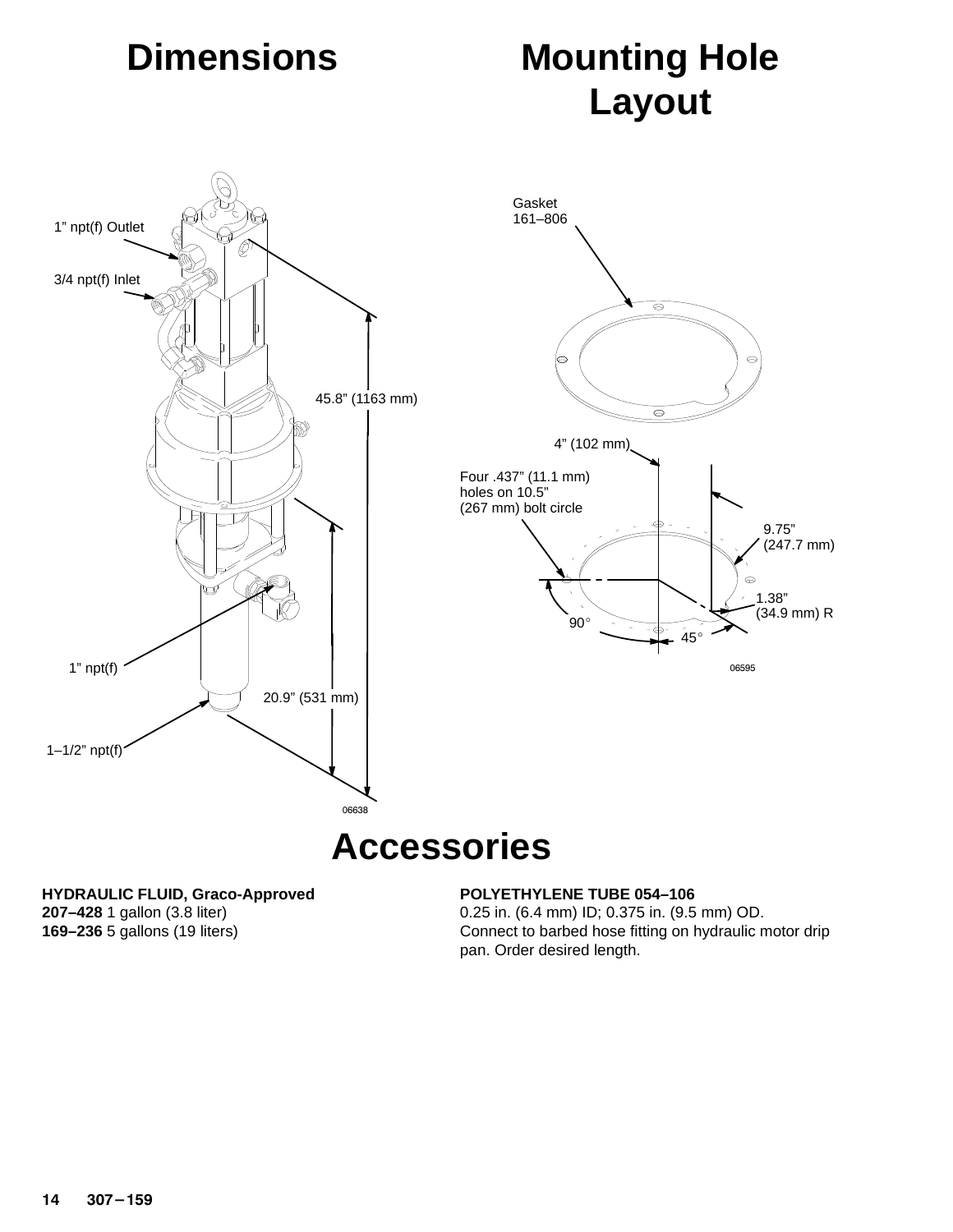# **Technical Data**

Viton $^{\circledR}$  is a registered trademark of the Loctite Corporation.

# **Pump Performance Charts**

| <b>Hydraulic</b><br><b>Input Pressure</b> |                     | <b>Pump Outlet</b><br><b>Pressure</b> |                     |  |
|-------------------------------------------|---------------------|---------------------------------------|---------------------|--|
|                                           |                     |                                       |                     |  |
| 100 psi                                   | (7 bar, .7 MPa)     | 300 psi                               | (21 bar, 2.1 MPa)   |  |
| 200 psi                                   | (14 bar, 1.4 MPa)   | 600 psi                               | (41 bar, 4.1 MPa)   |  |
| 300 psi                                   | (21 bar, 2.1 MPa)   | 900 psi                               | (62 bar, 6.2 MPa)   |  |
| 400 psi                                   | (28 bar, 2.8 MPa)   | 1200 psi                              | (83 bar, 8.3 MPa)   |  |
| 500 psi                                   | (34 bar, 3.4 MPa)   | 1500 psi                              | (104 bar, 10.4 MPa) |  |
| 600 psi                                   | (41 bar, 4.1 MPa)   | 1800 psi                              | (124 bar, 12.4 MPa) |  |
| 700 psi                                   | (48 bar, 4.8 MPa)   | 2100 psi                              | (145 bar, 14.5 MPa) |  |
| 800 psi                                   | (55 bar, 5.5 MPa)   | 2400 psi                              | (166 bar, 16.6 MPa) |  |
| 900 psi                                   | (62 bar, 6.2 MPa)   | 2700 psi                              | (187 bar, 18.7 MPa) |  |
| 1000 psi                                  | (69 bar, 6.9 MPa)   | 3000 psi                              | (208 bar, 20.8 MPa) |  |
| 1100 psi                                  | (76 bar, 7.6 MPa)   | 3300 psi                              | (229 bar, 22.9 MPa) |  |
| 1200 psi                                  | (83 bar, 8.3 MPa)   | 3600 psi                              | (250 bar, 25.0 MPa) |  |
| 1300 psi                                  | (90 bar, 9.0 MPa)   | 3900 psi                              | (271 bar, 27.1 MPa) |  |
| 1400 psi                                  | (97 bar, 9.7 MPa)   | 4200 psi                              | (292 bar, 29.2 MPa) |  |
| 1500 psi                                  | (104 bar, 10.4 MPa) | 4500 psi                              | (313 bar. 31.3 MPa) |  |

#### **Pump Pressure Developed**

#### **Pump Output**

| Pump<br><b>Speed</b> | <b>Hydraulic</b><br><b>Fluid Required</b> |           |      | Pump<br>Output |
|----------------------|-------------------------------------------|-----------|------|----------------|
| (Cycles/min)         | gpm                                       | liter/min | gpm  | liter/min      |
| 5                    | 1.0                                       | 3.8       | 0.33 | 1.1            |
| 10                   | 2.0                                       | 7.6       | 0.66 | 2.5            |
| 15                   | 3.0                                       | 11.4      | 0.99 | 3.7            |
| 20                   | 4.0                                       | 15.1      | 1.32 | 5.0            |
| 25                   | 5.0                                       | 18.9      | 1.65 | 6.3            |
| 30                   | 6.0                                       | 22.7      | 1.98 | 7.5            |
| 35                   | 7.0                                       | 26.5      | 2.31 | 8.7            |
|                      |                                           |           |      |                |
| 40                   | 8.0                                       | 30.3      | 2.65 | 10.0           |
| 45                   | 9.0                                       | 34.1      | 2.97 | 11.2           |
| 50                   | 10.0                                      | 37.8      | 3.30 | 12.5           |

## **Manual Change Summary**

The following changes have been added to this manual since the last revision:

• The entire manual was updated electronically.